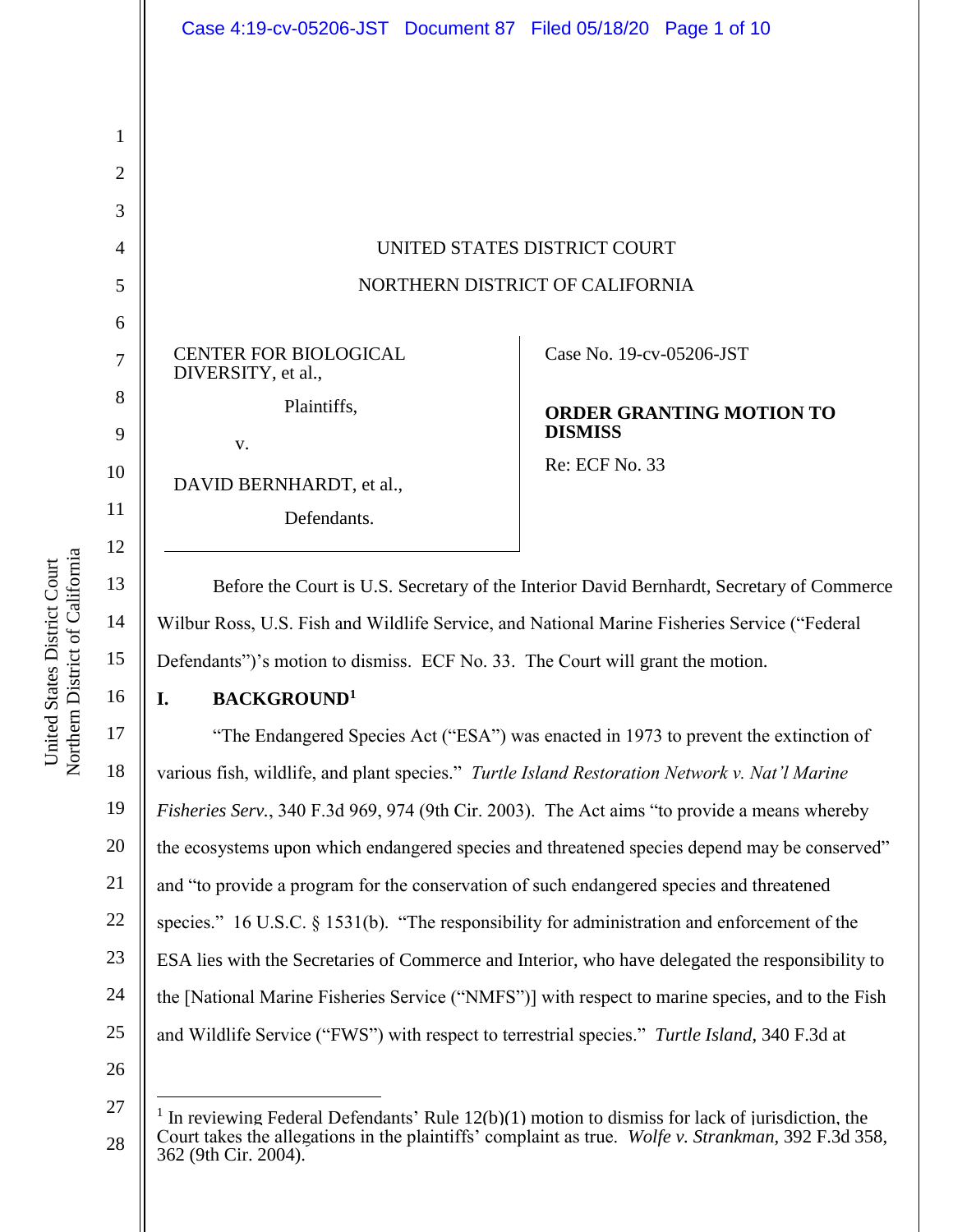973-74 (citing 50 C.F.R. § 402.01).

1

2

3

4

5

6

7

8

9

10

11

12

13

14

15

16

17

18

19

20

21

22

23

26

 $\overline{a}$ 

To accomplish its purposes, the Act "sets forth a comprehensive program to limit harm to endangered species within the United States." *California ex rel. Lockyer v. U.S. Dept. of Agriculture*, 575 F.3d 999, 1018 (9th Cir. 2009). Section 4 of the Act requires NMFS and FWS (collectively "the Services") to identify endangered and threatened species and designate their "critical habitats." 16 U.S.C. 1533(a)(1)-(3). Section 7 "imposes a procedural duty on federal agencies to consult with either the [NMFS] or the FWS before engaging in a discretionary action, which may affect listed species."<sup>2</sup> Turtle Island, 340 F.3d at 974 (citing 16 U.S.C. § 1536(a)(2); 50 C.F.R. §§ 402.14, 402.01(b)). This consultation procedure aims to allow the Services "to determine whether the federal action is likely to jeopardize the survival of a protected species or result in the destruction of its critical habitat, and if so, to identify reasonable and prudent alternatives that will avoid the action's unfavorable impacts." *Id.* (citing 16 U.S.C. § 1536(b)(3)(A)). Section 9 prohibits the "take" (e.g. killing, harassing, harming, or collecting) of listed endangered fish and wildlife species and prohibits other actions with respect to listed endangered plant species. 16 U.S.C. §§ 1532, 1538. Section 4(d) authorizes the extension of Section 9 prohibitions to threatened species. *Id.* § 1533(d).

**A. Regulatory History**

During the 1980s, the Services adopted joint regulations for implementation of Sections 4 and 7 of the ESA. *See, e.g.,* 45 Fed. Reg. 13,010 (Feb. 27, 1980); 49 Fed. Reg. 38,900 (Oct. 1, 1984); 51 Fed. Reg. 19,926 (June 3, 1986). "The ESA Regulations have not been substantially amended since that time, with only minor amendments adopted in 2015 and 2016." ECF No. 28 ¶ 37; *see* 81 Fed. Reg. 7,439 (Feb. 11, 2016); 81 Fed. Reg. 7,214 (Feb. 11, 2016); 80 Fed. Reg. 26,832 (May 11, 2015).

24 25 On July 25, 2018 the Services "issued three proposed regulatory packages revising the ESA regulations." ECF No. 28 ¶¶ 38-40; 83 Fed. Reg. 35,193 (July 25, 2018) ("Proposed Listing

<sup>27</sup> 28 <sup>2</sup> "When the acting agency is either the [NMFS] or the FWS, the obligation to consult is not relieved, instead, the agency must consult within its own agency to fulfill its statutory mandate." *Turtle Island*, 340 F.3d at 974 (citing 16 U.S.C. § 1536(a)(2); 50 C.F.R. §§ 402.14, 402.01(b)).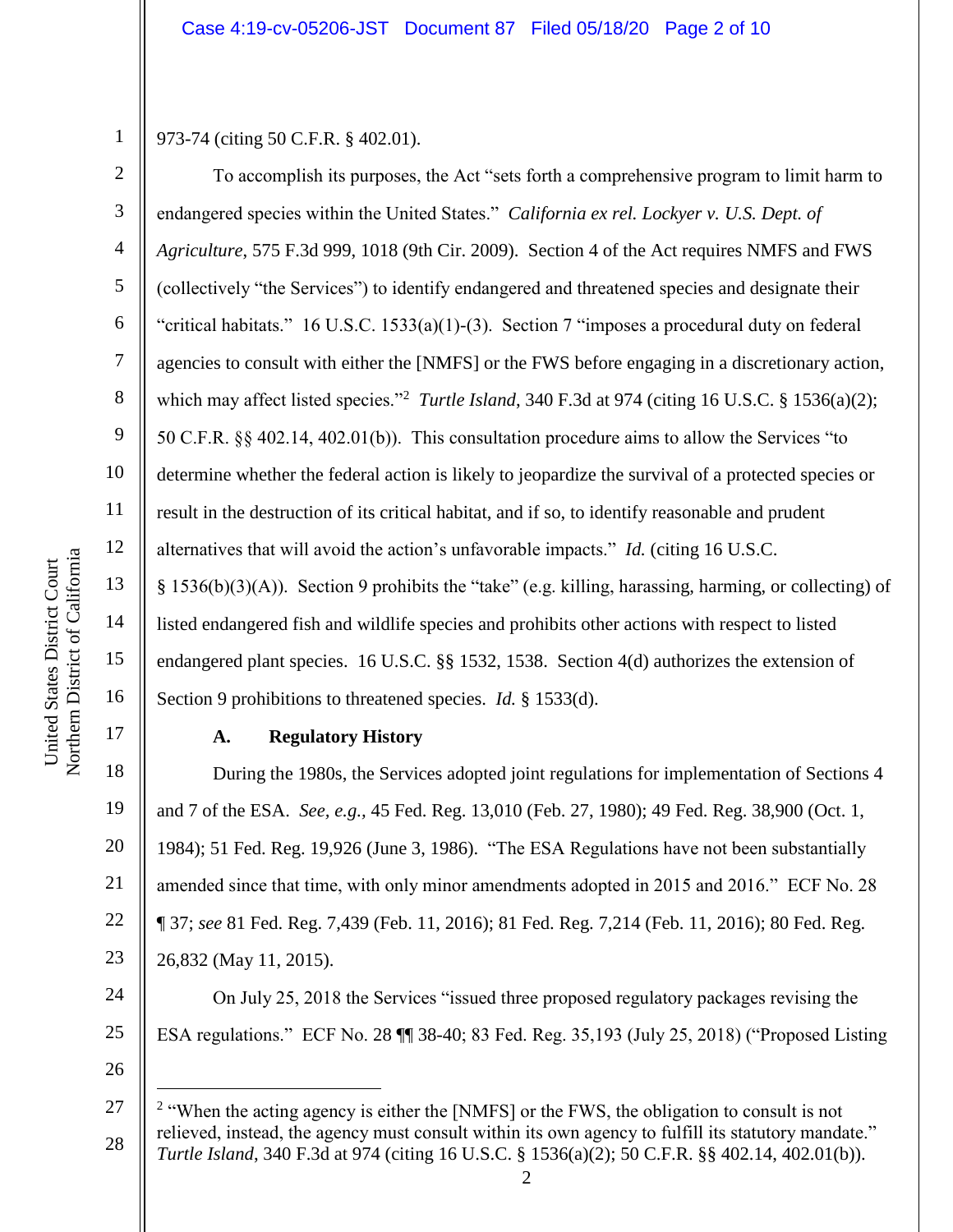4 6 7 9 Rule"); 83 Fed. Reg. 35,178 (July 25, 2018) ("Proposed Interagency Consultation Rule"); 83 Fed. Reg. 35,174 (July 25, 2018) ("Proposed 4(d) Rule") (collectively, the "Proposed Rules"). The "three proposed regulatory changes sought to carry out Executive Order 13777, which directs federal agencies to eliminate allegedly 'unnecessary regulatory burdens.'" *Id.* ¶ 38; 82 Fed. Reg. 12,285 (Mar. 1, 2017). The Services characterized the Proposed Rules as changes to assist and increase clarity and transparency in implementation of the ESA. ECF No. 38 ¶ 4. After accepting comments on the proposed revisions, *id.* ¶¶ 41, the Services issued three Final Rules: (1) the Listing Rule, 84 Fed. Reg. 45,020; (2) the Interagency Consultation Rule, 84 Fed. Reg. 44,976; and (3) the 4(d) Rule, 84 Fed. Reg. 44,753. *Id.* ¶¶ 44-93.

10 11

12

13

14

15

17

18

19

25

8

1

2

3

5

#### **B. Procedural Background**

16 20 21 22 23 24 On August 21, 2019, seven non-profit organizations – the Center for Biological Diversity, Defenders of Wildlife, the Natural Resources Defense Council, the National Parks Conservation Association, WildEarth Guardians, and the Humane Society of the United States (collectively "Conservation Group Plaintiffs" or "Plaintiffs") – brought this action to challenge the Services' decision to promulgate the Final Rules. ECF No. 1; ECF No. 28 ¶ 1. Conservation Group Plaintiffs allege that the Services' issuance of the Final Rules violates the ESA, the Administrative Procedure Act ("APA"), and the National Environmental Policy Act ("NEPA"). ECF No. 28 ¶¶ 5-7. The operative first amended complaint ("FAC") alleges six claims for relief: (1) "failure to prepare an adequate Environmental Impact Statement in violation of NEPA; (2) "failure to provide adequate notice and comment" in violation of the APA; (3) "failure of rational decisionmaking" and actions "contrary to law" with respect to ESA Section 7 regulatory revisions, in violation of the ESA and APA; (4) "failure of rational decisionmaking with respect to repeal of blanket 4(d) rule," in violation of the ESA and APA; (5) "failure of rational decisionmaking" and actions "contrary to law" with respect to ESA Section 4 regulatory revisions, in violation of the ESA and APA; and (6) failure to consult under ESA Section 7. *Id.* ¶¶ 94-128.

26 27 28 On December 6, 2019, Federal Defendants moved to dismiss Conservation Group Plaintiffs' FAC for lack of jurisdiction. ECF No. 33. Conservation Group Plaintiffs oppose this motion, ECF No. 48, and Federal Defendants have filed a reply, ECF No. 58.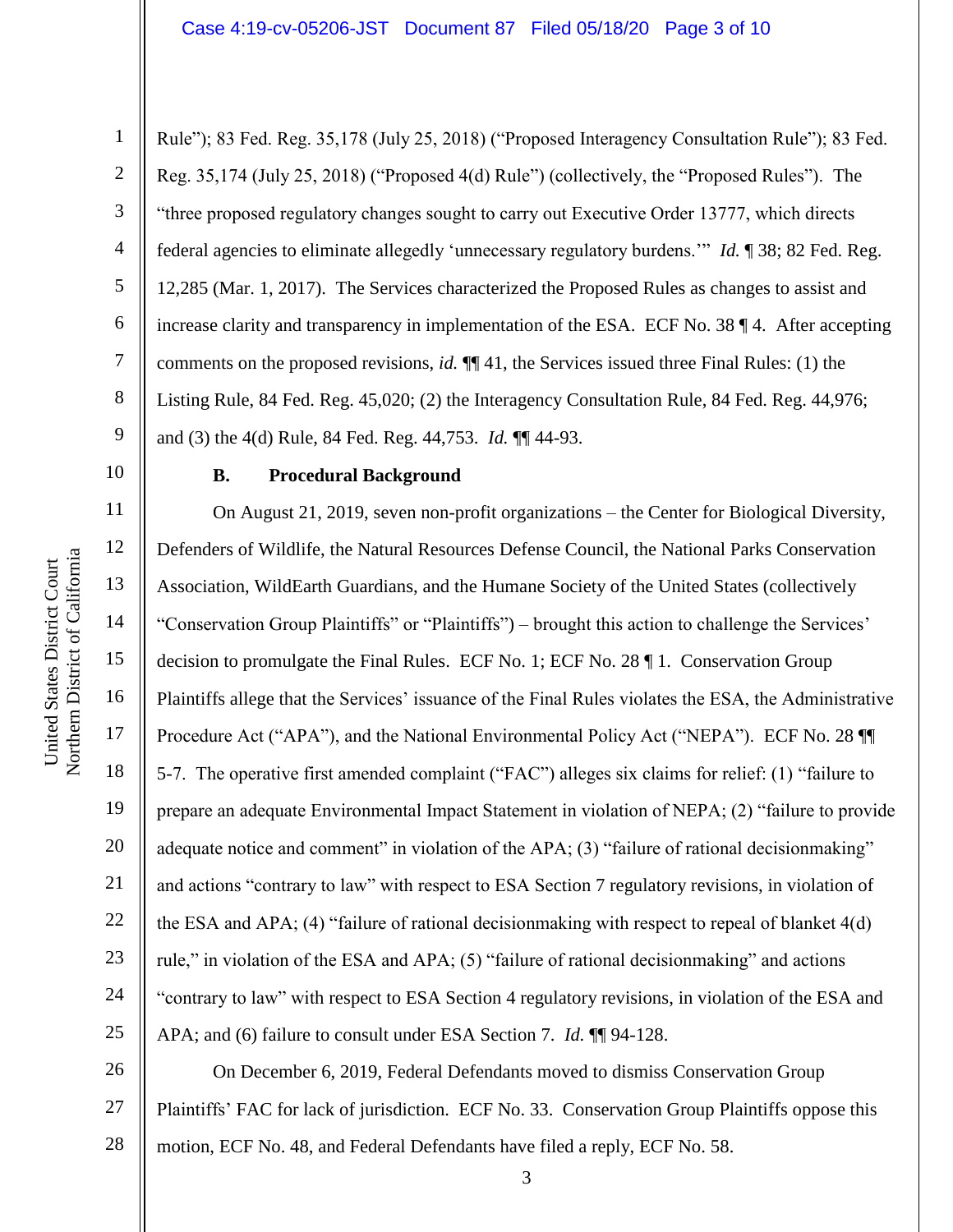# 2 3

4

5

6

7

8

9

10

11

12

13

14

15

16

17

18

19

21

23

25

1

# **II. LEGAL STANDARD**

Federal courts are courts of limited jurisdiction. *Kokkonen v. Guardian Life Ins. Co. of Am.*, 511 U.S. 375, 377 (1994). If a plaintiff lacks Article III standing to bring a suit, the federal court lacks subject matter jurisdiction, and the suit must be dismissed under Federal Rule of Civil Procedure 12(b)(1). *Cetacean Cmty. v. Bush*, 386 F.3d 1169, 1174 (9th Cir. 2004). "A Rule 12(b)(1) jurisdictional attack may be facial or factual." *Safe Air for Everyone v. Meyer*, 373 F.3d 1035, 1039 (9th Cir. 2004) (citing *White v. Lee,* 227 F.3d 1214, 1242 (9th Cir. 2000)). "In a facial attack, the challenger asserts that the allegations contained in a complaint are insufficient on their face to invoke federal jurisdiction. By contrast, in a factual attack, the challenger disputes the truth of the allegations that, by themselves, would otherwise invoke federal jurisdiction." *Safe Air*  for Everyone, 373 F.3d at 1039. Where, as here, defendants make a facial attack,<sup>3</sup> the court assumes that the allegations are true and draws all reasonable inferences in plaintiffs' favor. *Wolfe v. Strankman*, 392 F.3d 358, 362 (9th Cir. 2004) (citations omitted); *Hyatt v. Yee*, 871 F.3d 1067, 1071 n.15 (9th Cir. 2017). A court addressing a facial attack must confine its inquiry to the allegations in the complaint. *See Savage v. Glendale Union High Sch., Dist. No. 205, Maricopa Cty.*, 343 F.3d 1036, 1039 n.2 (9th Cir. 2003).

#### **III. DISCUSSION**

20 "Federal Defendants request that the Court dismiss Plaintiffs' Complaint because they lack Article III standing and the claims are not ripe for judicial review." ECF No. 33 at 2, 12. The Court will find that Conservation Group Plaintiffs lack standing to challenge the Services' promulgation of the Final Rules.

22 24 26 Article III standing requires that a "plaintiff must have (1) suffered an injury in fact, (2) that is fairly traceable to the challenged conduct of the defendant, and (3) that is likely to be redressed by a favorable judicial decision." *Spokeo, Inc. v. Robins*, — U.S. — , 136 S. Ct. 1540, 1547 (2016). "To establish injury in fact, a plaintiff must show that he or she suffered 'an invasion of a legally protected interest' that is 'concrete and particularized' and 'actual or

27 28

 $\overline{a}$ 

<sup>3</sup> Defendants "move to dismiss the complaints on facial grounds." ECF No. 33 at 24.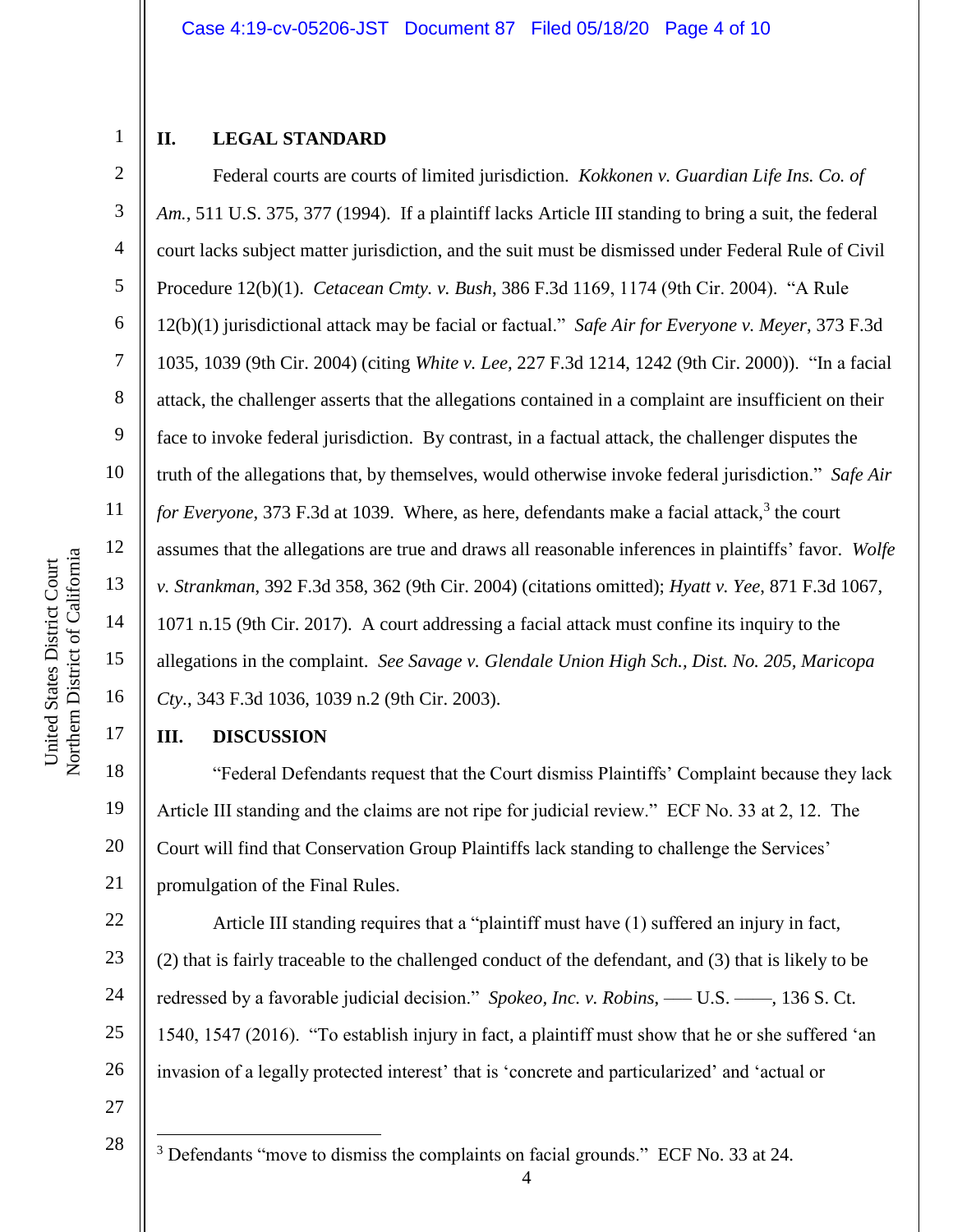imminent, not conjectural or hypothetical.'" *Id.* at 1548 (quoting *Lujan v. Defs. of Wildlife*, 504 U.S. 555, 560 (1992)).

Because "[t]he party invoking federal jurisdiction bears the burden of establishing these elements," they are "an indispensable part of the plaintiff's case." *Lujan*, 504 U.S. at 561. Accordingly, "each element must be supported in the same way as any other matter on which the plaintiff bears the burden of proof, *i.e.*, with the manner and degree of evidence required at the successive stages of the litigation." *Id.* "Where, as here, a case is at the pleading stage, the plaintiff must 'clearly . . . allege facts demonstrating' each element." *Spokeo*, 136 S. Ct. at 1547 (quoting *Warth v. Seldin*, 422 U.S. 490, 518, (1975)). "[A] plaintiff must demonstrate standing for each claim he seeks to press and for each form of relief that is sought." *Town of Chester v. Laroe Estates, Inc.*, — U.S. — , 137 S. Ct. 1645, 1650 (2017) (citation omitted).

An organization has standing to bring suit on behalf of its members when (1) "its members would otherwise have standing to sue in their own right," (2) "the interests at stake are germane to the organization's purpose," and (3) "neither the claim asserted nor the relief requested requires the participation of individual members in the lawsuit." *W. Watersheds Project v. Kraayenbrink*, 632 F.3d 472, 482-83 (9th Cir. 2011) (citing *Friends of the Earth, Inc. v. Laidlaw Envtl. Servs. (TOC), Inc.,* 528 U.S. 167, 181 (2000)). An organization may also have "direct standing" to "seek judicial relief from injury to itself and to vindicate whatever rights and immunities the association itself may enjoy." *Fair Hous. Council of San Fernando Valley v. Roommate.com, LLC*, 666 F.3d 1216, 1219 (9th Cir. 2012) (internal quotation mark and citation omitted); *Physicians for Integrity in Medical Research, Inc. v. Commissioner*, No. CV 11-08334 GAF (FMOx), 2012 WL 12882760, at \*2 (citing *Warth v. Seldin*, 422 U.S. 490, 511 (1975)). Where an organization seeks to sue on its own behalf, the Court "conduct[s] the same [standing] inquiry as in the case of an

individual." *Havens Realty Corp. v. Coleman*, 455 U.S. 363, 378-79 (1982).

25

### **A. Standing on Behalf of Members**

26 27 28 Federal Defendants argue that the Conservation Group Plaintiffs cannot demonstrate standing on behalf of its members because they do not "allege any specific *facts*" as to how members are harmed by the Final Rules. *See* ECF No. 33 at 26. The Court agrees.

1

2

3

4

5

6

7

8

9

10

11

12

13

14

15

16

17

18

19

20

21

22

23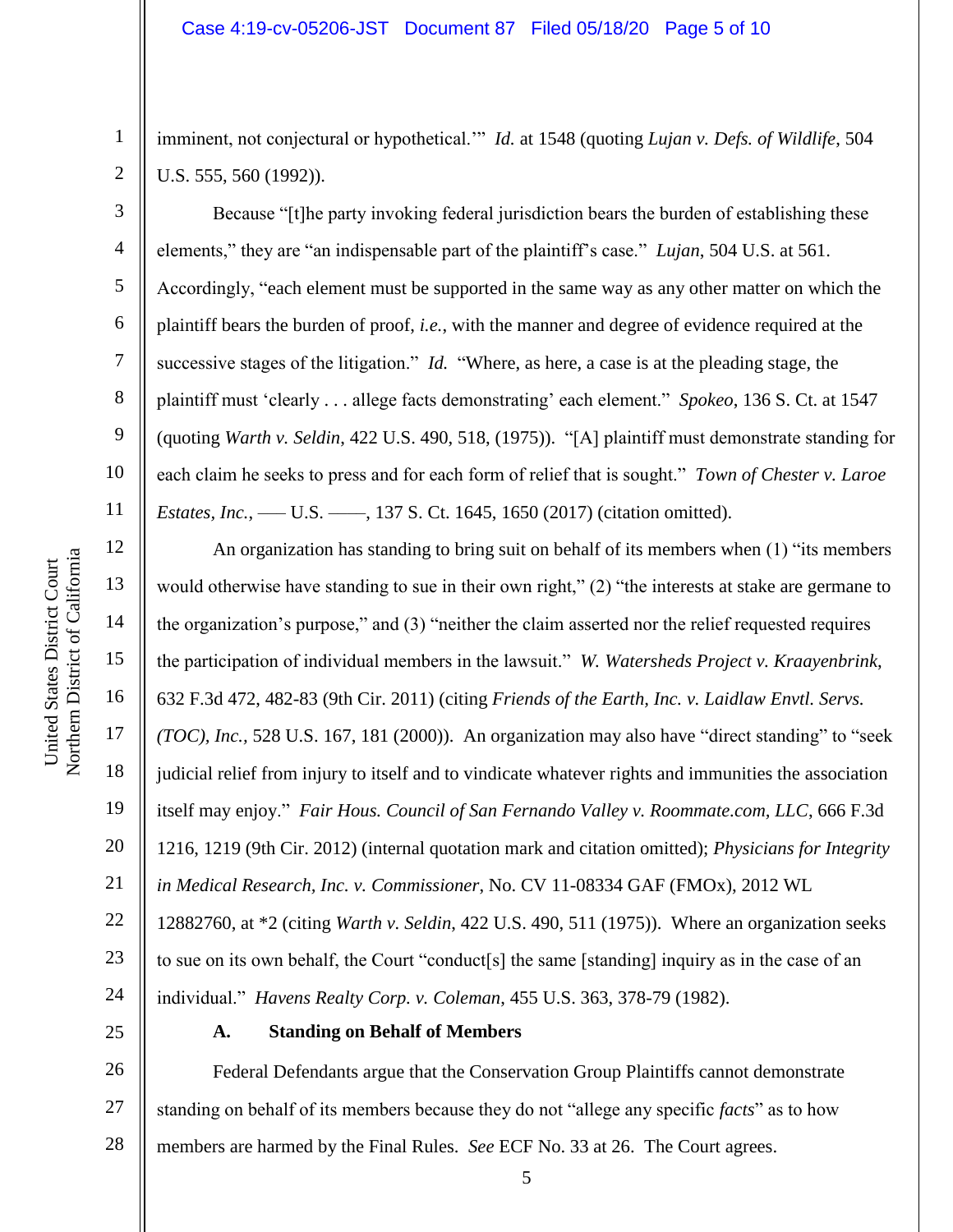1

2

3

4

5

6

7

8

9

10

11

12

13

14

15

16

17

18

19

20

21

22

23

24

25

26

27

"It is common ground that [] organizations can assert the standing of their members." *Summers v. Earth Inst.*, 555 U.S. 488, 494 (2009). To show the concrete and particularized injury that standing requires, an organization "must provide 'specific allegations establishing that at least one identified member [has] suffered or would suffer harm.'" *W. Watersheds Project v. Kraayenbrink*, 632 F.3d at 483 (citing *Summers*, 555 U.S. at 498). "While generalized harm to the forest or the environment will not alone support standing, if that harm in fact affects the recreational or even the mere esthetic interests of the plaintiff, that will suffice." *Summers*, 555 U.S. at 494 (citing *Sierra Club v. Morton*, 405 U.S. 727, 734-36 (1972)).

Conservation Group Plaintiffs allege that "their members use threatened and endangered species and their critical habitat located in California and other states nationwide for recreational, scientific, and aesthetic purposes." ECF No. 28  $\P$  13. While Plaintiffs claim that their "members" derive "scientific, recreational, aesthetic, and conservation benefits" from "threatened and endangered species and their critical habitat," *id.*, the FAC fails to show that "at least one *identified* member [has] suffered or would suffer harm." *W. Watersheds Project v. Kraayenbrink*, 632 F.3d at 483 (9th Cir. 2011) (emphasis added) (citation omitted). Therefore, Conservation Group Plaintiffs fail to demonstrate injury-in-fact with respect to their members. *Summers*, 555 U.S. at 498 ("[O]ur prior cases . . . have required plaintiff-organizations to make specific allegations establishing that at least one identified member had suffered or would suffer harm."); *Campbell v. Jilik*, No. C09-1305-JCC, 2010 WL 2605239, at \*5 (W.D. Wash. June 25, 2010) ("Because the complaint fails to identify any of the group's members, the group cannot invoke this Court's jurisdiction in order to litigate the rights of injured members."); *but see Nat'l Council of La Raza v. Cegavske*, 800 F.3d 1032, 1041 (9th Cir. 2015) ("We are not convinced that *Summers* . . . stands for the proposition that an injured member of an organization must *always* be specifically identified in order to establish Article III standing for the organization. . . . However, even if *Summers* and other cases are read to require that an organization always identify by name individual members who have been or will be injured in order to satisfy Article III, the district court erred in dismissing the complaint without granting leave to amend.") (emphasis added).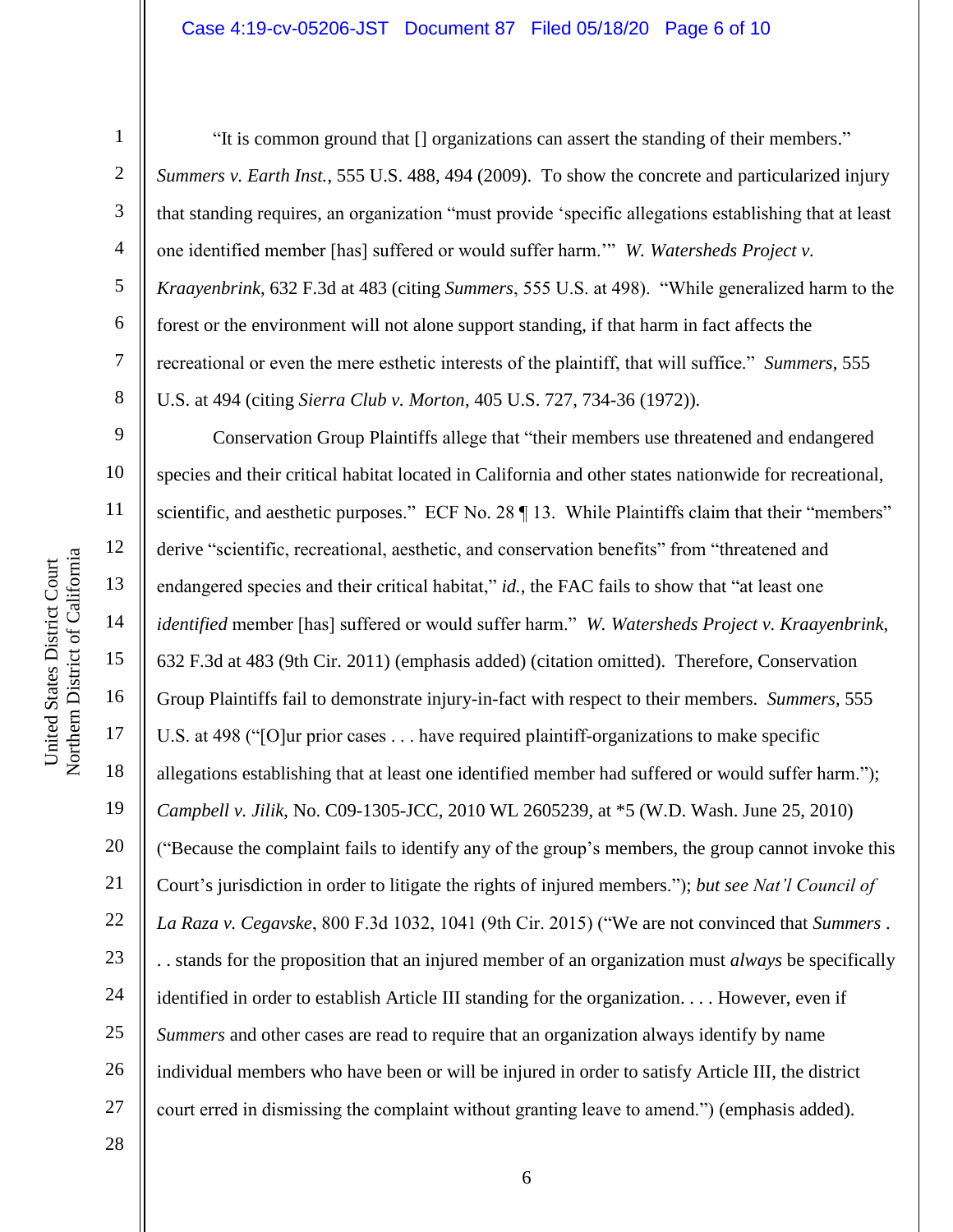#### Case 4:19-cv-05206-JST Document 87 Filed 05/18/20 Page 7 of 10

1

2

3

4

5

6

7

8

9

10

11

12

13

14

15

16

17

In support of their opposition to Federal Defendants' motion to dismiss, Conservation Group Plaintiffs filed several declarations which identify members with alleged "concrete interest[s]" stemming from their "use and enjoyment of imperiled species and their habitat throughout the country." ECF No. 48 at 13-14, 20-21; *see* ECF Nos. 48-1, 48-2, 48-3, 48-5, 48-6, 48-7, 48-8, 48-9, 48-10, 48-11, 48-12, 48-13, 48-14, 48-15, 48-16, 48-17, 48-18, 48-19, 48-21, 48-22, 48-23, 48-24. "However, defendants' motion is a facial challenge, which means the court may look only to the complaint and any documents attached thereto; it cannot consider extrinsic evidence." *EduMoz, LLC v. Republic of Mozambique*, No. CV 13-02309 MMM (CWx), 2014 WL 12802921, at \*8 (C.D. Cal. July 24, 2014); *see Savage*, 343 F.3d at 1039 n.2 (9th Cir. 2003) (A court addressing a facial attack "confin[es] the inquiry to allegations in the complaint."); *Cal. Sportfishing Protection Alliance v. All Star Auto Wrecking, Inc.*, 860 F. Supp. 2d 1144, 1150-51 ("Though both parties have supplied the Court with extrinsic evidence, Defendants' motion to dismiss clearly attacked the sufficiency of the allegations in the FAC to establish jurisdiction on its face."); ECF No. 33 at 24 ("Here, we move to dismiss the complaints on facial grounds."). Therefore, the FAC fails to establish a concrete and particularized injury in fact with respect to Conservation Group Plaintiffs' members.

#### **B. Direct Standing**

18 19 20 21 22 23 24 25 26 27 28 An organization suing on its own behalf can establish an injury when it suffers "'both a diversion of its resources and a frustration of its mission.'" *La Asociacion de Trabajadores de Lake Forest v. City of Lake Forest,* 624 F.3d 1083, 1088 (9th Cir. 2010) (quoting *Fair Hous. of Marin v. Combs,* 285 F.3d 899, 905 (9th Cir. 2002)). "It cannot manufacture the injury by incurring litigation costs or simply choosing to spend money fixing a problem that otherwise would not affect the organization at all." *Id.* (citing *Fair Emp't Council v. BMC Mktg. Corp.,* 28 F.3d 1268, 1276-77 (D.C. Cir.1994)). "However, when an organization is forced to divert its resources to 'identify and counteract' unlawful activity that frustrates its mission, 'there can be no question that [the] organization has suffered an injury in fact' sufficient 'to warrant [its] invocation of federal-court jurisdiction.'" *Animal Legal Defense Fund v. Great Bull Run, LLC*, No. 14-cv-01171-MEJ, 2014 WL 2568685 (quoting *Havens Realty Corp*, 455 U.S. at 378-79); *Comite de*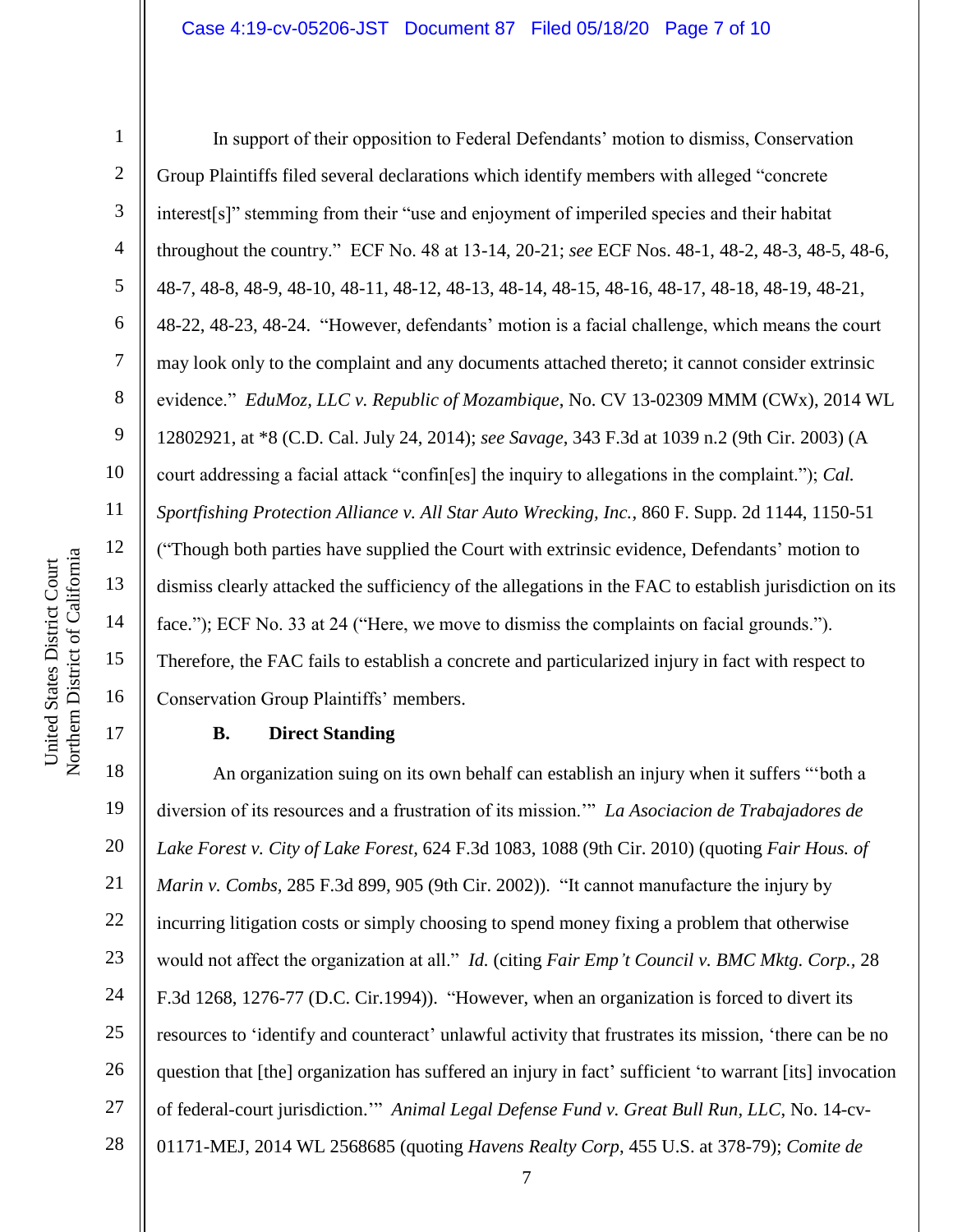*Jornaleros de Redondo Beach v. City of Redondo Beach*, 657 F.3d 936, 943 (9th Cir. 2011) (en banc).

Conservation Group Plaintiffs allege that "by unlawfully requiring that economic analyses be prepared before any species may be listed, the regulations require [them] to spend resources addressing economic considerations that under the prior regulatory regime and the statute itself have no role in the Service's listing process." ECF No. 28  $\P$  15. In particular, "the insertion of economic factors into the listing process. . . exacerbate[es] the Services' delays in responding to listing petitions" and "requir[es] the expenditure of further resources as plaintiffs expend time and effort (on notice letters and other communications with the Services) attempting to ensure that its petitions are addressed in a timely manner." *Id.* Plaintiffs also allege that "the regulatory changes greatly frustrate and impede the [Center for Biological Diversity's] core mission to obtain critically important legal and practical protections for species at grave risk of extinction." *Id.* ¶ 14.

16 20 22 23 24 26 27 Federal Defendants argue that the FAC fails to show that the regulations require Conservation Group Plaintiffs to "divert any resources from core organizational functions." ECF No. 58 at 26. The argument is well-taken. The Ninth Circuit has found organizational standing where an association is forced to direct resources "to combat the particular [conduct] in question" rather than expending such resources toward the group's core organizing activities or some other aspect of their organizational purpose. *See, e.g., Smith v. Pacific Properties and Dev. Corp.*, 358 F.3d 1097, 1105 (9th Cir. 2004) (Plaintiff had "to divert its scarce resources from other efforts" so it could "monitor the violations and educate the public regarding the discrimination"); *Comite de Jornaleros*, 657 F.3d at 943 ("[R]esources spent in assisting day laborers during their arrests and meeting with workers about the status of the ordinance would have otherwise been expended toward [the advocacy group's] core organizing activities."); *Nat'l Council of La Raza*, 800 F.3d at 1040 ("But for defendants' violations . . . Plaintiffs 'would be able to allocate substantial resources to other activities central to [their] mission[s].'"). The Ninth Circuit has rejected standing, however, where an organization is "merely going about its business as usual" rather than "diverting[] any resources." *Am. Diabetes Association v. U.S. Dept. of the Army*, 938 F.3d 1147, 1154-55 (9th Cir. 2019).

1

2

3

4

5

6

7

8

9

10

11

12

13

14

15

17

18

19

21

25

28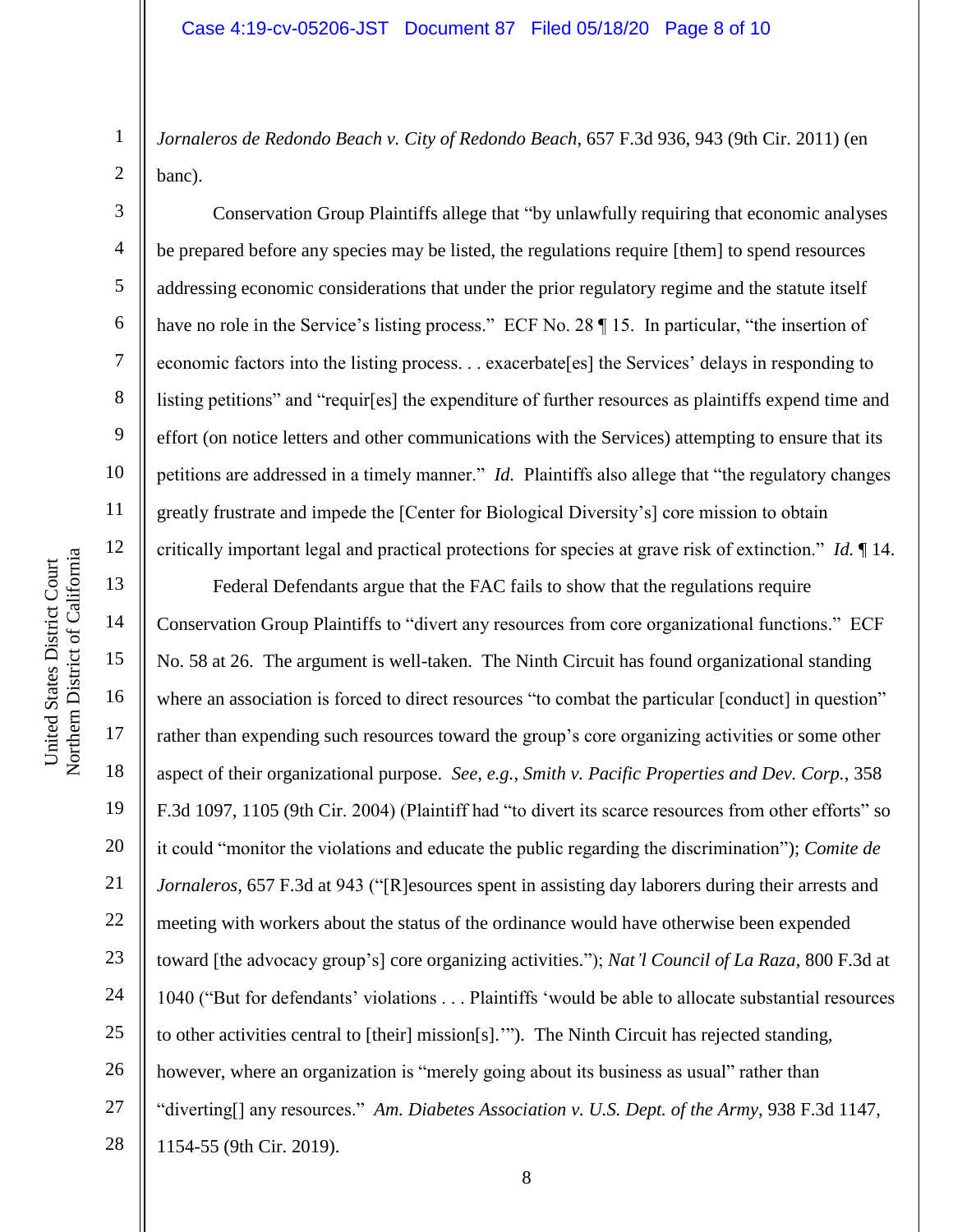1

2

3

4

5

6

7

8

9

10

11

12

13

14

15

17

18

19

21

Conservation Group Plaintiffs fail to allege any diversion or reallocation of resources from their core mission and activities. Plaintiffs allege that the Final Rules "require[] the expenditure of further resources as plaintiffs expend time and effort (on notice letters and other communications with the Services) attempting to ensure that its petitions are addressed in a timely manner." ECF No. 28 ¶ 15. However, they fail to show how this "expenditure of further resources," *id.*, diverts any resources from its core mission or deviates from "going about its business as usual." *See Am. Diabetes Association*, 938 F.3d at 1154-55. Given that the Center for Biological Diversity "routinely submits formal petitions for the listing of imperiled species as endangered or threatened," ECF No. 28 ¶ 14, the insertion of economic considerations into these listing petitions and expenditure of additional time and effort to communicate with the Services about these petitions does not divert resources from the Center's core activities and purposes. *Id.* ¶ 15. Plaintiffs' alleged "additional expenditures [are] consistent with [their] typical activities" and, thus, are insufficient to demonstrate injury-in-fact. *Blunt v. Lower Merion School Dist.*, 767 F.3d 247, 286 (3d Cir. 2014).<sup>4</sup>

## **C. Procedural Standing**

16 20 "To establish an injury-in-fact, a plaintiff challenging the violation of a procedural right must demonstrate (1) that he has a procedural right that, if exercised, could have protected his concrete interests, (2) that the procedures in question are designed to protect those concrete interests, and (3) that the challenged action's threat to the plaintiff's concrete interests is reasonably probable." *California v. Azar*, 911 F.3d 558, 570 (9th Cir. 2018) (citing *Citizens for Better Forestry*, 341 F.3d 961, 969-70 (2003)).

22 23 Conservation Group Plaintiffs argue that they have standing to sue based on several "procedural injuries that . . . affect concrete interests of their members in specific regions and to

24

 $\overline{a}$ 

25 26 4 In support of their opposition to Federal Defendants' motion to dismiss, Conservation Group Plaintiffs filed several declarations which note "forced expenditure and diversion of resources" beyond those alleged in the FAC. "However, defendants' motion is a facial challenge, which

- 27 means the court may look only to the complaint and any documents attached thereto; it cannot consider extrinsic evidence." *EduMoz*, 2014 WL 12802921, at \*8; *see Savage*, 343 F.3d at 1039 n.2 (A court addressing a facial attack "confin[es] the inquiry to allegations in the
- 28 complaint."). The Court therefore declines to consider these declarations.